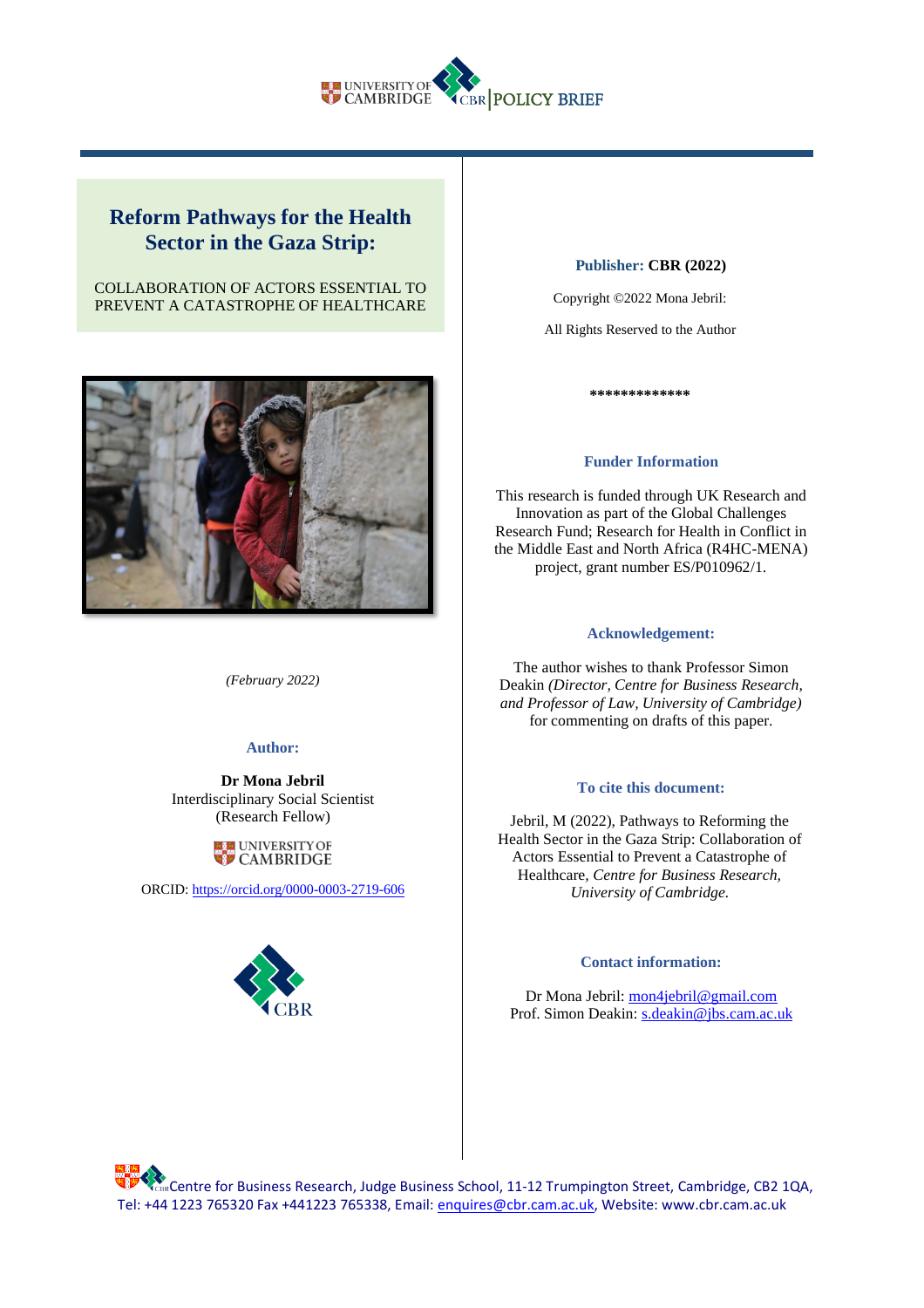

# **Reform pathways for the health sector in the Gaza Strip**

COLLABORATION OF ACTORS ESSENTIAL TO PREVENT A CATASTROPHE OF HEALTHCARE

# *By: Dr Mona Jebril,*

*Research Fellow, Centre for Business Research, University of Cambridge, (Feb.2022).*

*In this policy brief, I outline five practical pathways to reforming the health sector in the Gaza Strip. The 5-fold classifcation comprises the following: (1) "powerbase" pathway; (2) "butterfly" pathway; (3) "recycling" pathway; (4) "multi-anchored" pathway; and (5) "earthquake preparedness" pathway. It should be noted that these pathways can be implemented on both the institutional and sectoral levels. In order for reform efforts to lead to a tangible progress towards development, it is recommended that the pathways are followed simultaneoulsy. Also it is necessary to involve collaborations among actors and stakeholders of the health sectors in the Gaza Strip.* 

# **Introduction: Why is it important?**

For years now, the Gaza health sector has been at the 'brink' of catastrophe, to the extent that such a description has even become outdated, simplifying the suffering of the Gaza population to something that is yet to be inflected, i.e, might happen in due course. Caught between external and internal challenges, the Gaza health sector is, in fact, on the 'verge of implosion' (see: Jebril, 2021a, p. 82). Despite commendable efforts to improve the healthcare in the Gaza Strip, by some local and international institutions, such work does not seem sufficient. It is also not cohesive enough to improve the healthcare conditions for the population in the coastal enclave.

The bedrock problem for the fragmentation of the health sector in the Gaza Strip is its 'politicization'. In other words, competing political agendas impede the possibility to reverse the structure of 'dedevelopment' that is crippling all civil sectors in the Gaza Strip including the health sector. Due to decades of Israeli occupation, Gaza lacks sovereignty over its borders, which limits its

economic, social, and health capacities, increasing its dependency on foreign aid and resulting in an 'extensive bureaucratic' system of referrals to Israeli hospitals, which I explain in more details in my report: (Jebril, 2021).

The Palestinian internal schism, between the Fatahdominated Palestinian National Authority (PNA) in the West Bank, and the Hamas government in the Gaza Strip, has further complicated the issue of reform as it weakened internal collaboration between the different institutions in the Gaza Strip and Ramallah, on all levels: governmental, international, NGOs and the private sector. This is causing a duplication of efforts in an area such as health which struggles with a scarcity of resources amid increased demand for healthcare provision, as caused, for example, by repeated wars and injuries. This waste of efforts, time, data, resources, and most importantly human lives should end. Collaboration is needed for it to do so, otherwise, any improvements in the healthcare system remain limited. Talks about Universal World Coverage, and UN Sustainable Development Goals (SDG) in this area will concurrently be thought of as a mere rhetoric or even fantasy.

The 'mixing approach' to reform which was suggested by (Giacaman et al., 2003) was a step forward in thinking about the reform question, but more than 19 years have passed since then. In retrospect, this approach does not seem to have led to development. Thus, short-term emergency assistance has, so often, acted counterproductively to the long-term goal of reaching a political solution to the Gaza situation (see Jebril, 2021).

Short-term assistance is necessary to fill the gaps in a fragmented health system. Although over the past few years aid has helped the healthcare system through a series of crises, the situation in the Gaza Strip has become increasingly unbearable. This requires a clear vision for reform, one which moves beyond dealing with serial emergencies, to focus on development.

Without a new vision for reform, the Gaza Strip health sector will continue going downward in terms of 'de-development', with the danger of reaching a state that is irreversible. Therefore, it is urgent that we continue to put the question of reform on the table, working together to explore possibilities even within a context of severe limitations.

# **Approaches: What should policy makers do?**

Below I offer my take on what can be done, as practical measures from within the Gaza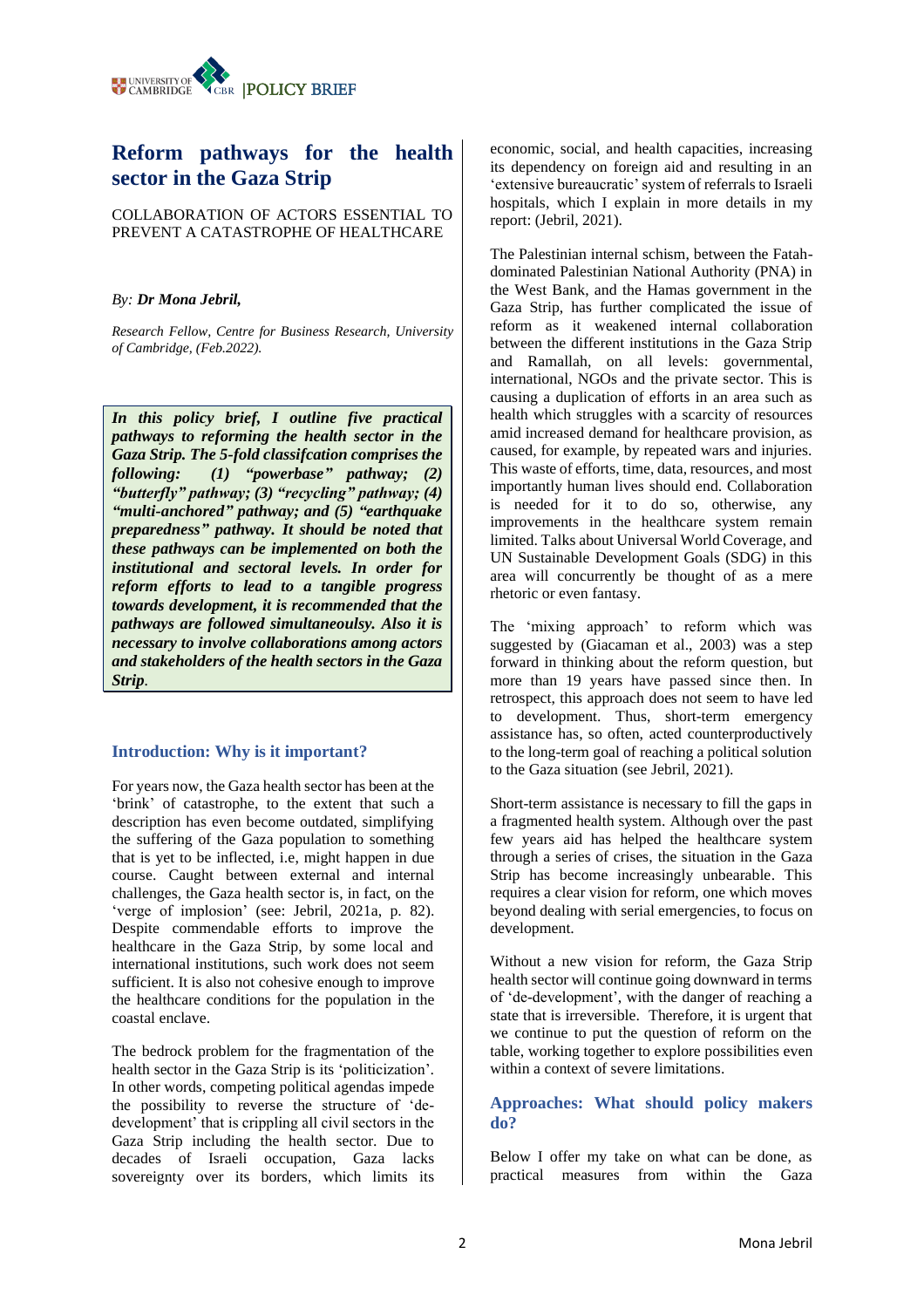

community, and in collaboration with the international humanitarian and developmental actors. Exploring how to reform the health sector in the Gaza Strip within such a complex context is a huge challenge. In (Jebril, 2021a), I tried to navigate beyond generalised calls for reform to distinguish between short and long term effects, listing a number of recommendations that can be addressed on various levels. I also explained that the potential of reform could be enhanced by focusing on three key areas: human capacity building and organization, the rationalization of health resources and services, and political and health-related advocacy.

In this policy brief, I attempt to push the discussion further, by exploring a few practical pathways to achieving reform, that could be helpful on both institutional and sectoral levels.

The 5-fold classification of pathways, which I list below, can offer a solid ground to start with, making further reform efforts realizable. The pathways are explained here in conceptual terms, so as to avoid directive instructions, allowing for flexibility in using them, and taking into consideration the specific circumstances of the project/institution/provider in hand. These pathways represent perspectives to reform. They are as follows:

- (1) "Power-base" pathway
- (2) "Butterfly" pathway
- (3) "Recycling" pathway
- (4) "Multi-anchored" pathway
- (5) "Earthquake preparedness" pathway.

I discuss what these mean in practical terms, and how they may be implemented below:

# *1. 'Power base' pathway*

The first pathway to reform focuses on identifying the "power base/s" in the Gaza health sector, so as to focus on empowering it/them through organization, effective utilization, and projects of development. One example is the *human* power base.

Findings from my report (Jebril, 2021) showed that healthcare workers in Gaza, despite experiencing significant cuts to their salaries and difficult conditions of work, were still feeling committed to helping their community. During the 2014 war, ordinary people volunteered to help the medical staff at Gaza hospitals. Nonetheless, the interviewees reported there was no organization of these voluntary efforts. In both cases, the motivation to help emanated from a common sense of national solidarity, and religious obligation. Considering this

power base of 'human motivation', policy makers should focus on empowering the health workers, through *inter alia* offering training and psychological support, and through building a formal and informal network of collaboration between healthcare workers, and the wider community in the Gaza Strip.

In order to deal with an increased 'brain drain' of professionals from the Gaza Strip, and the limited training available to medical students, there is a need to build fluid mechanisms of exchange within the Gaza health sector, that would ensure the mobility of expertise across the different health institutions as necessary. Empowering the *human* resource (as one power base) would have a significant impact on the health sector in Gaza. It is important for each institution as well as for the health sector in the Gaza strip to identify what power bases they have, because this could offer them valuable strengths and inspiration that are vital to achieve their specific contribution to the reform process.

# *2. 'Butterfly' Pathway*

The "butterfly" perspective benefits from the available models and then works to apply them on a larger scale in the health sector in the Gaza Strip. Rather than reinventing the wheel, the "butterfly pathway" aims to build on models that policy makers know have worked well on the ground in the Gaza Strip, extending their implementation to other institutions of similar functions in the health sector. For example, efforts of reform and investment can be directed to adapt the model of UNRWA's Family Health Team Approach (UNRWA, 2021). This has proved to be successful in Gaza and other parts of the Occupied Palestinian Territories (OPT). Therefore, it could be useful to extend it to some or all governmental healthcare institutions, and to NGO and private institutions, as much as possible. Consequently, aid and international projects should feel confident to support the expansion of this initiative, as it proved its viability in the Gaza context.

# *3. 'Recycling' pathway:*

Reforming with a "recycling" perspective requires the regular assessment of practices that work and those that do not work, then excluding those which were thought to be ineffective. This pathway could help to eliminate some of counterproductive practices that undermine service delivery in the Gaza health sector. Consequently, policy makers can use this approach to reduce the reproduction of administrative and health-related problems that are possibly generated by repeated, sometimes unconscious, thinking or mis-implementation. This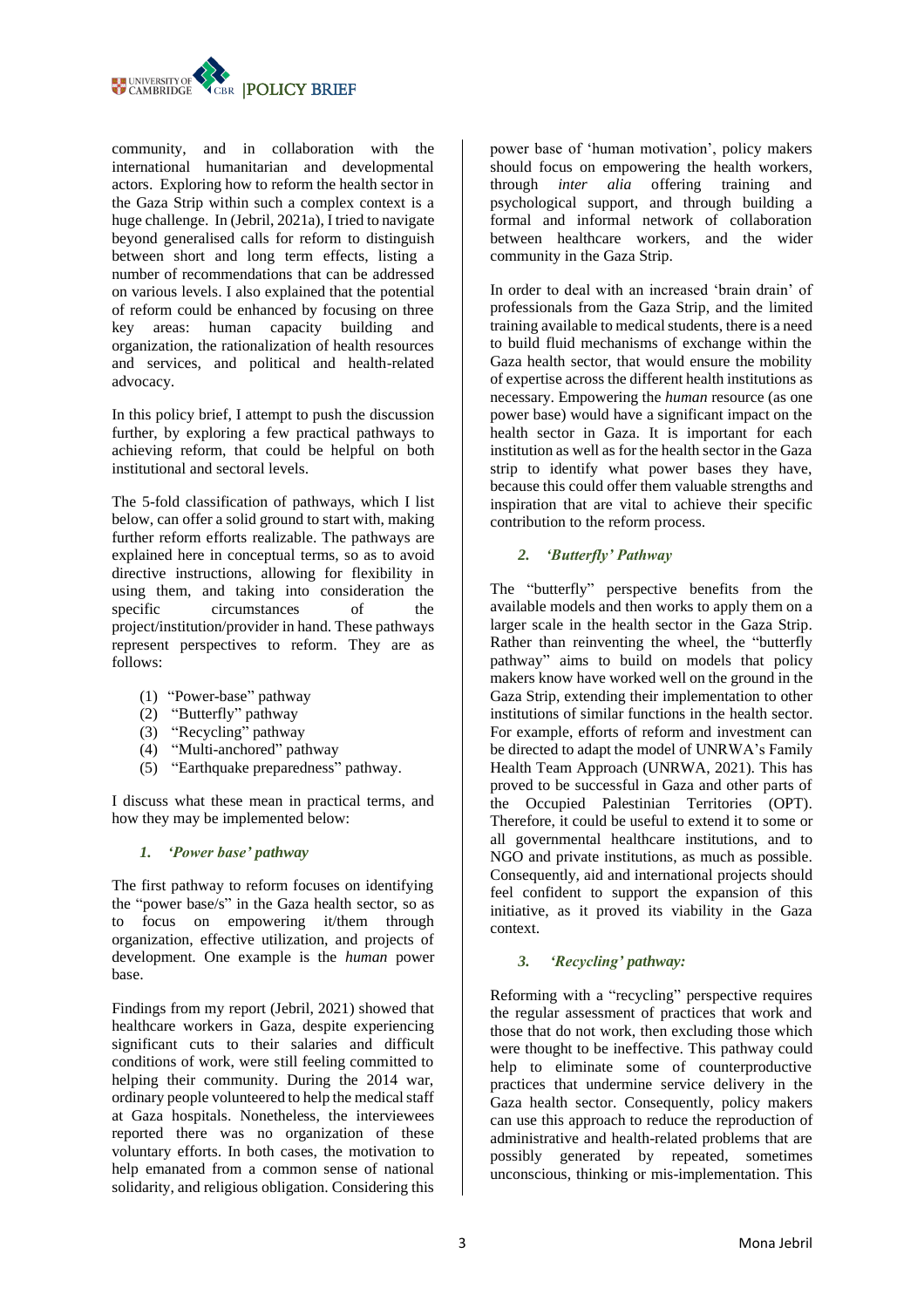

kind of assessment needs to take place not only within each health institution in the Gaza Strip, but also across the sector. Collaboration among the several actors and stakeholders in the Gaza health sector in conducting such assessment, of what should be recycled and what not, would be very helpful, especially if the best practices could be taken forward, to be integrated in a future Palestinian national plan for health.

# *4. "Multi-anchored" pathway*

The fourth pathway to reform works to secure multiple routes of connections and support for the health sector in the Gaza Strip, i.e alternative lifelines. Although the health sector in Gaza may already have established these connections, taking a deliberate approach to diversifying, and actively enhancing the sources of support available to the sector, including expert consultation, is essential, particularly in a politically turbulent context such as the Gaza Strip, where any political development can reflect directly on a health sector that is largely dependent on foreign aid.

For example, although the Gaza health sector benefits from regional support including donations from the Gulf countries, the latest normalization deals seem to have impacted on the amount of this support. In particular, the UAE and Bahrain are reported to have significantly reduced their financial support to UNRWA (see: PRC, 2021). In the UAE's case this mean a drastic cut from \$50 million in 2019 to only \$ 1 million in 2020 (see Reuters, 2021).

The reductions of funding to UNRWA will affect its ability to offer life-saving health services to the registered refugees in the Gaza Strip, who constitute 74.5% of the total population in the coastal enclave. Consequently, this is likely to reflect on the overall capacity of the Hamas government in the Gaza Strip to provide necessary healthcare for the besieged population. Depending on how the political scene develops, some funding support for the Gaza health sector may or may not be available. A "multianchored" pathway to reform takes into account the fragility of the situation, planning ahead for alternative ways to deal with any financial crisis, as well as strengthening both institutional and sectoral responses by connecting with international expertise and benefiting from their input, as much as possible, under the limiting conditions of the blockade in the Gaza Strip.

# *5. "Earthquake preparedness" pathway*

The Gaza health sector should prepare for political turmoil as if preparing for a sudden "earthquake". It is unpredictable when this earthquake might happen, but what is predictable is that it will certainly take place at some point, albeit in various forms. For example, the experience of repeated bombardments, wars and blockade has been the common case for people who live in the Gaza Strip for decades. At its worst points, the Gaza health care sector struggles to balance its responses between the recurrent emergencies, and the serving of people who suffer from NCDs and other chronic diseases, while simultaneously innovating by finding some workable ways of coping under these circumstances, as proved by its ability to continue performing many of its functions until this day. The accumulated learnings from these "earthquake" experiences should be discussed, documented, and shared across the sector. It would be helpful to build a portfolio of lessons learnt, for example, best practices across the Gaza Strip hospitals during the wars of 2008, 2012, 2014, and 2021. This portfolio can be used for medical training purposes, and for developing practical measures that would reduce harm for patients, staff and institutions as they navigate the difficult circumstances. It will also be helpful as a starting point to preparing an effective mechanism for sending health-related instructions, warnings, and patient assistance as could be needed during times of heightened emergencies. Such a portfolio can simultaneously be used to document facts regarding the health situation in the Gaza Strip and hence as supporting health-related advocacy.

# **Discussion:**

The 5-fold pathway suggestions which I outlined above could be beneficial to inform reform efforts and international projects related to the health sector in the Gaza Strip. It should be noted that one or more of these approaches could be already in place in Gaza without necessarily being identified as such. Despite adopting a 5-forld classification of pathways for clarity reasons, these pathways can achieve maximum benefit in contributing to development when used at the same time.

To look at the reform question from these perspectives is to highlight a sense of agency for policy makers in the Gaza Strip, encouraging them to take the lead in reforming the Gaza healthcare sector, as much as they can within the current constraints. It is important that they take responsibility towards their own health system, starting from what they can do to improve the Gaza health situation rather than what they cannot do, especially as reaching a political solution has been long in the waiting.

Neither does his policy brief call for adapting to the occupation conditions and the Palestinian schism, nor does it put the blame on policy makers in the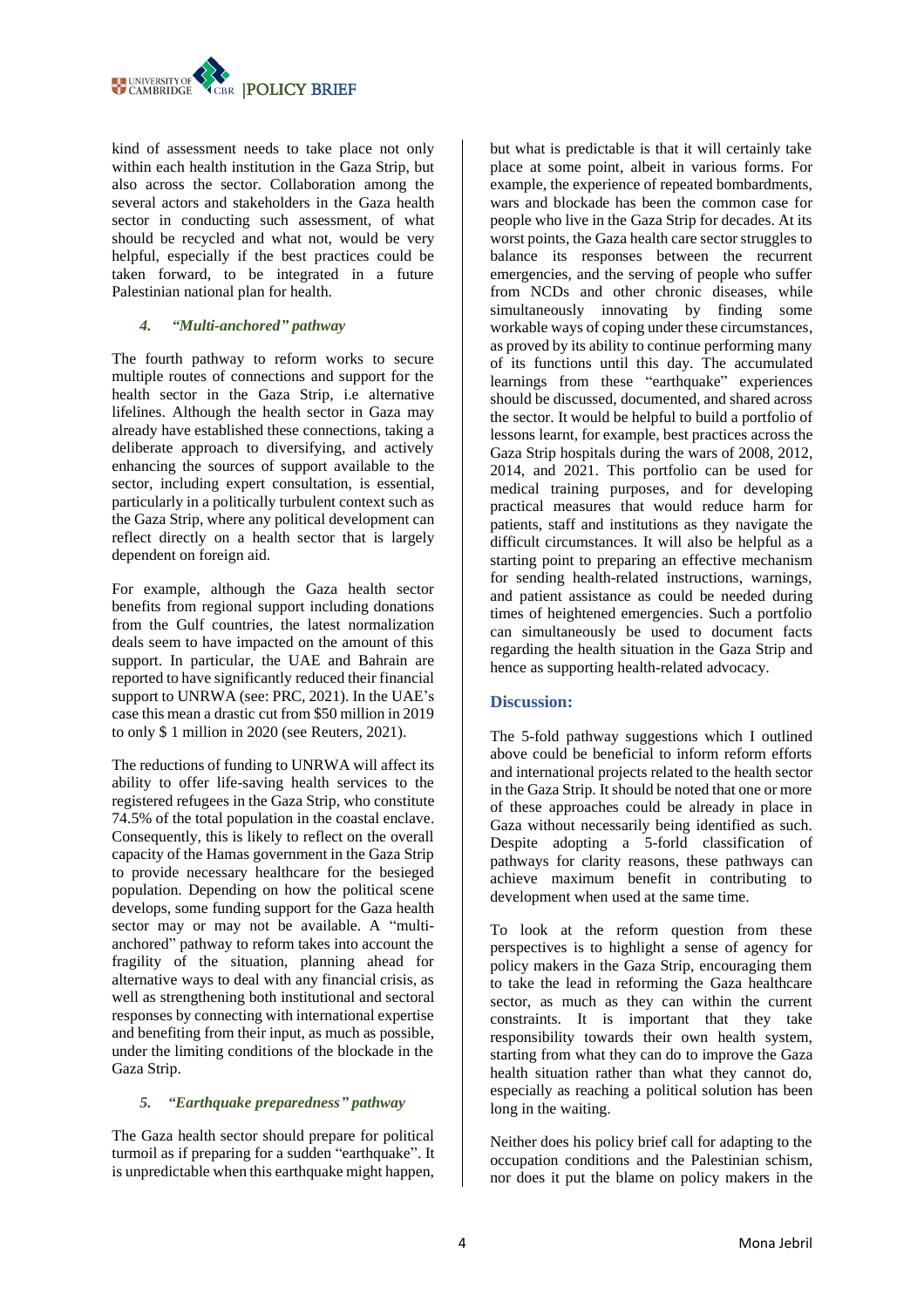Gaza Strip for not doing enough in their positions of decision making. The aim is to encourage policy makers to try to think differently about possibilities of reform, to try to actively engage in collaborative conversations about that, and to design proactive steps towards reforming the Gaza health sector, to the best of their collective capacities.

I suggest that reforming the health sector in the Gaza Strip should be based on learning, research and experience. It should also be informed by a locally grounded theoretical approach to reform that enables the citizens of Gaza to navigate their specific situation of fragility and uncertainty in the Gaza Strip, from the standpoint of intention and optimism rather than fatalism and victimization, how challenging this might be in the deteriorating conditions of Gaza's 'de-development'.

My 5-fold classification of pathways does not confirm or contradict the 'mixed approach' suggested by (Giacaman et al., 2003). It takes a different lens to the issue of reform that is largely focusing on what can be done internally, by policy makers and health institutions in the Gaza Strip, as leaders of the reform process not as recipients of aidinformed reform projects. If nothing else, the five suggested pathways should help to reduce some of the unhelpful reform strategies, that give the impression of improvement while remaining a duplication of past errors that are being repeated over and over again.

Sometimes, this repetition is caused by a lack of harmonization of decisions taken on different levels, and by different actors and stakeholders of competing partisan agendas. Conversely, the lack of collaboration in decision making, knowledge and data exchange and political agendas between the main actors of the health sector in Gaza is a serious obstacle to utilizing the different pathways to their maximum benefit in reforming the health sector in the Gaza Strip.

For example, obstructing the mobility of power base (pathway 1) resources among the different institutions of the Gaza health sector, and the unwillingness to benefit from the butterfly approach (pathway 2) to implement useful models across the sector, would together render implementing a recycling approach to reform (pathway 3) nearly impossible. That said, the lack and fragmentation of data on the functioning of the healthcare system will undermine reform plans and the ability to take useful decisions.

To conclude, there could be many ways to address the question of reforming the health sector in the Gaza Strip, including the pathways which I suggest in this policy brief. Striving to achieve internal reform as much as possible is crucial. What is not possible to ignore is the centrality of all actors of the health sector in Gaza to this process. Under conditions of occupation, collaboration, how difficult it might be, remains essential.

# **Implications and Recommendations**

An increased demand on the health sector in the Gaza Strip combined with repeated wars and a prolonged siege warns of 'increased' catastrophe of healthcare, especially at the time of a global pandemic (See: Jebril, 2021b). The overall capacity of healthcare provision for the besieged population is currently incapable of standing up to the challenges, not because of a lack of will or determination to do so, but due to historical, political, economic, and social layers of 'dedevelopment'. Addressing this issue cannot be left to external players alone, or to long-term hopes of a future peace and prosperity. It requires an urgent change of direction in the way we both conceptualize and achieve reform in this context. Under occupation, Palestinians should not be distracted by constant emergency from attempts to reverse de-development. There is a need to consciously design the direction of reform and incrementally increase its effectiveness. Identifying the "power base" of institutions, highlighting the "butterfly" lessons, pointing out issues for "recycling", following a "multi-anchored" approach to support the health sector with a lifeline, and preparing for crises, as if "earthquakes", are pathways to reform that could offer a helpful way forward.

# **References:**

- Giacaman, R., Abdul-Rahim, H. F., & Wick, L. (2003). Health sector reform in the Occupied Palestinian Territories (OPT): Targeting the forest or the trees? *Health Policy and Planning*, *18*(1), 59–67.
- Jebril, M. (2021a). *The Political Economy of Health in the Gaza Strip (Occupied Palestinian Territory)* (p. 138). Centre for Business Research. https://www.cbr.cam.ac.uk/wpcontent/uploads/2021/11/cbr-specialreport-the-political-economy-of-health-inthe-gaza-strip.pdf
- Jebril, M. (2021b, March 11). *Gaza Pandemic Quandary*. Carnegie Endowment for Interantional Peace. https://carnegieendowment.org/sada/8405 4